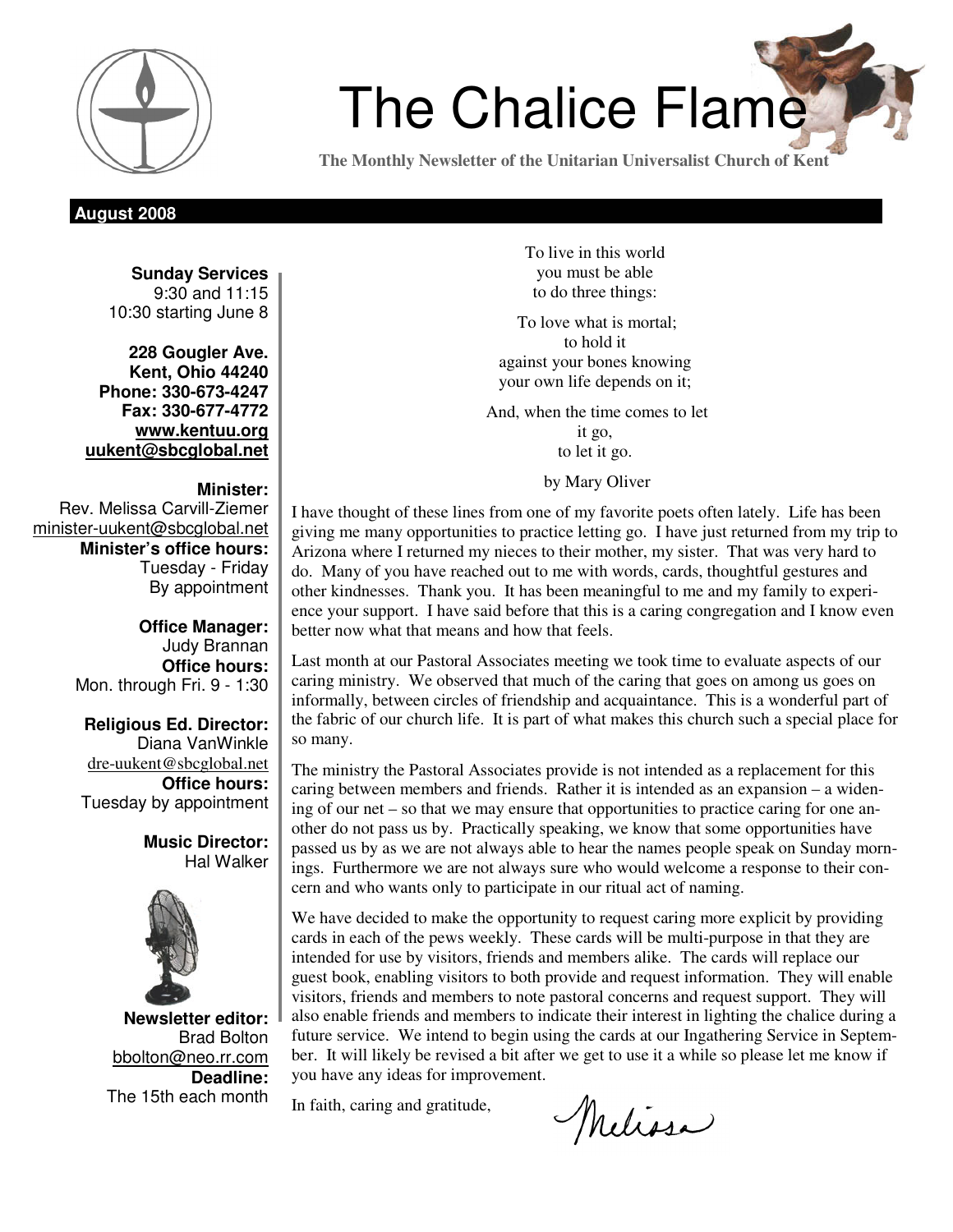#### August Sermons August Sermons

August 3 *Exploring Purpose* 

Elaine Yehle Bowen with Worship Associate Lori McGee

Our new mission statement refers to us living lives of meaning and purpose. One small group ministry session last year posed the question "Do you know what your purpose in life is?" A bestselling book of several years ago was titled "The Purpose Driven Life" and a current bestseller explores both inner and outward life purpose. This service will explore purpose from several points of view and what it may mean to Unitarian Universalists.

August 10 *Water Musings* 

Ed Stolish and Worship Associate Kristofer Sperry

Life without water is inconceivable to us. Water is the basis of the blood of animals, the sap of trees. It is the major constituent of all living things. Today's service will include observations about this universal solvent that are ecological, personal, and (possibly) spiritual.

#### August 17 *How Can I Help?*

Christie Anderson and Pastoral Care Associates Susanna Smart and Kathy Walker Have you ever wanted to comfort a loved one in need but felt unsure about what to say or do? Join us as we explore the challenges that hinder altruism and examine the power of human presence.

August 24 *Common Threads*

Rev. Melissa Carvill-Ziemer and Worship Associate Lori McGee

Who are we? Why do we come to this church? What are the ties that bind us together? This morning we will explore some of the threads that bind us together as one church with many paths. We will also celebrate our bridging youth and young adults this morning as we honor the transitions in their lives.

August 30 *Confessions of a Copy Store Jesus*

Saul Flanner & Kathy Walker

I've always been a fan of the teachings of Jesus. As a child growing up in the Episcopal church, I learned all the stories by heart. But for most of my adult life, Jesus and I have had a fairly dysfunctional relationship. And it's time to make amends. With a mix of humor, sincerity, and the occasional workplace anecdote, I'll attempt to show how the teachings of Jesus have made a positive impact in my life, and how non-Christians can reclaim the legacy of one of history's most radical spiritual teachers.

#### Sermons and Minutes Available

Some of Rev. Melissa Carvill-Ziemer's past sermons are available in the Founders' Lounge for \$1.00 each. Your donation can be placed in the black lockbox, also in the lounge.

You can listen to and download selected past services at the church website, www.kentuu.org Recordings of recent complete sermons are available in the library on a shelf next to the door. A signout sheet can be found there, also.

The Board meeting minutes are available for review in the Founders' Lounge.

The office secretary, Judy Brannan, will be on vacation July 30 through August 7, and will return to the office August 8.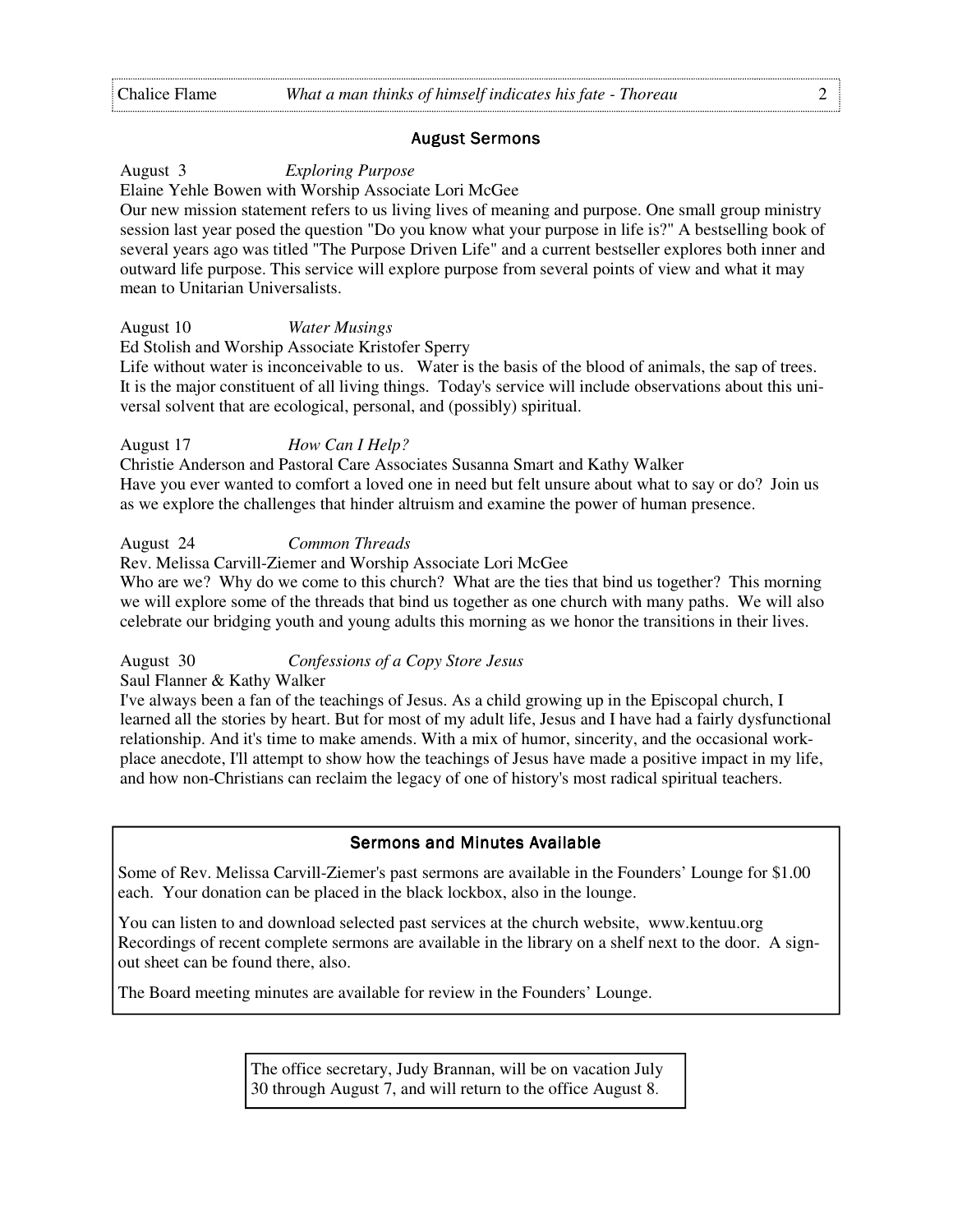#### Moderator's Message

wo months into my term as Moderator, I am realizing that one of the greatest benefits of serving in this role is the opportunity it provides to witness the multitude of ways that members and friends of the UUCK give generously of themselves and their resources in support of our church mission. As I write this, we're at the midpoint of summer on the school calendar, and although school life is on temporary hiatus, church life remains active and vibrant. Here are a few examples of how members and friends are including church in their summers:

- Susan and Mac Goekler and Rev. Melissa Carvill-Ziemer served as delegates for UUCK at the UUA General Assembly in June.
- Hogwarts Kent Branch had a successful 3-day session in June.
- The Stewardship Committee is busy planning for the Fall stewardship campaign.
- The Capital Campaign Task Force appointed by the Board last April has been meeting regularly to prepare a recommendation to deliver to the Board sometime in the Fall.
- The Fundraising committee sponsored a successful allchurch pancake breakfast and has plans for more.
- A dedicated handful of volunteers have been preparing and selling baked goods at the weekly Saturday morning Haymaker Farmers Market in Kent.



Hal Walker leads Summer Institute in song

#### Fall Walden at Presque Isle

Plan to explore our transcendentalist heritage in nature with Henry Thoreau at "Where's Walden?" in the Fall. Set aside the weekend of September 27-28 for a camping trip to explore Presque Isle in Lake Erie in Pennsylvania. Look for further information next month. This is an intergenerational event: children and adults are welcome. This has been a special time for many who have attended this Walden event in the past. Put the date on the calendar for this year! New UU's are extra welcome.

For more information contact Gordon Vars, Jim Scott, Ed Stolish, or Liz Erickson

- Many members participated in the UUA Tents of Hope project spearheaded by our DRE Diana Van Winkle in conjunction with the Kent Heritage Festival.
- Eighty-six members attended the annual Ohio Meadville District Summer Institute at Kenyon College.
- Celtic Clan performed at the Kent Community Dinner in June and has a full calendar of Monday evening gigs throughout the summer.
- The Board will hold a retreat on August 22, during which Rev. Kathleen Rolenz from the West Shore U-U Church will lead the Board in conversation and activities centered on "becoming a visioning Board". At that time we will formally set the calendar for the 2008-09 church year.
- The Finance Council continues to make bank deposits and pay church bills, which would not be possible were it not for the fact that:
- Many have heeded the call to keep our pledge payments up to date during the summer months. For those who need a nudge, July 27 has been designated "catch up on your pledge day". I hope you will use this opportunity to bring your pledge balance up to date if needed.

In appreciation for these and your many other gifts that collectively keep our church "alive" in the summer *-* 

 *Rhonda Richardson*, Moderator



#### Finance Committee Meeting

The next Finance Committee meeting is Tuesday, August 5. 7:00 p.m. in the Annex.

We will prepare a draft budget for the first 6 months of 2009. All Finance Committee meetings are open, so if you have a budget issue, you are welcome. *Susan Goekler* 

#### **Books for Library**

Discover what books we would like to buy for the church library by clicking on the library link at our church website. We would appreciate any gifts of either books or of money with which to buy them. Please contact the chair of our Library Task Force, Lynn Kinsvatter, if you can help with this.

*Martha Kluth*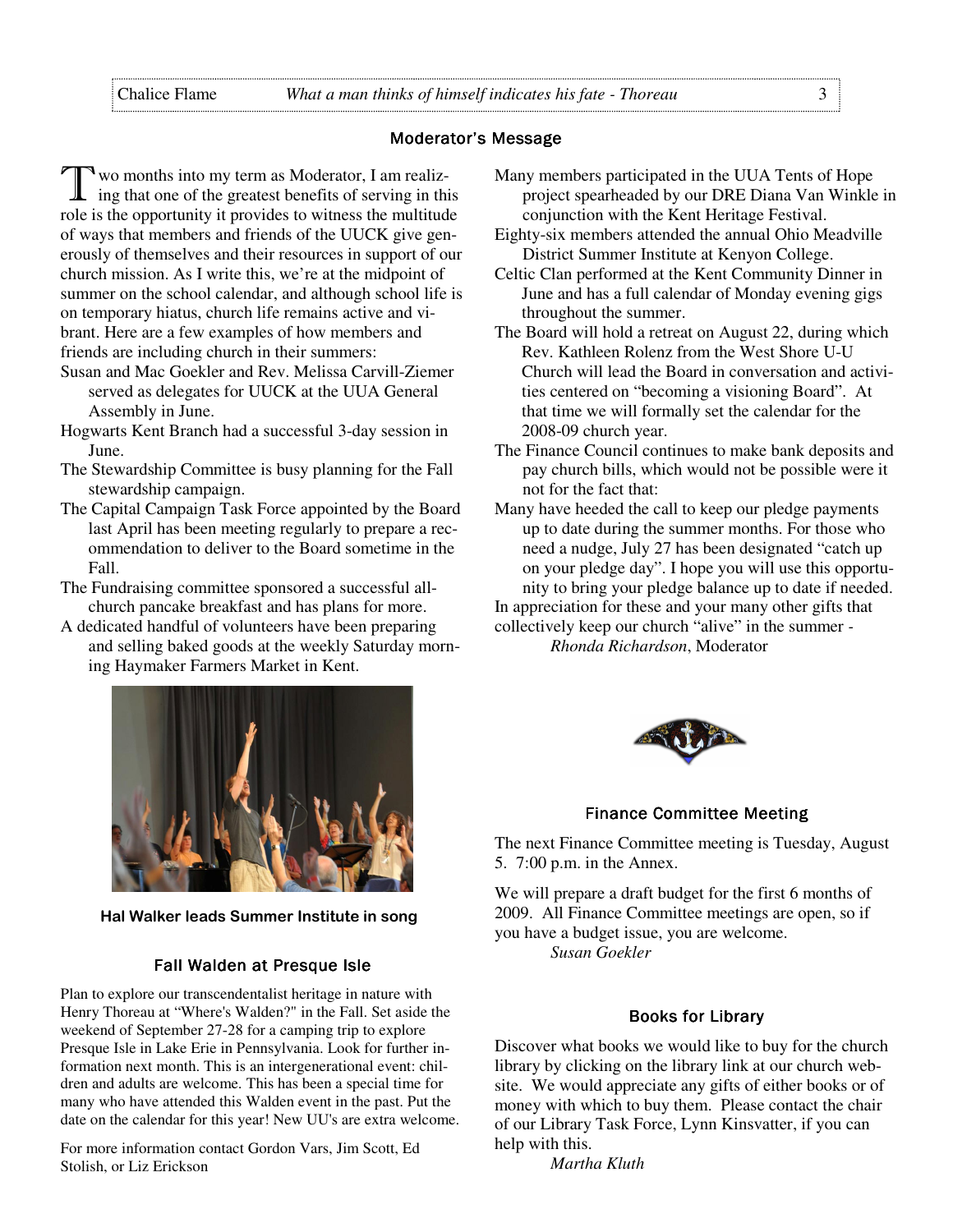#### Fall Stewardship Drive Update

As you have probably heard by now, the Stewardship Team is getting started on a six month stewardship drive. We are hoping that those who pledged for 2008 will simply renew their pledges for the first six months of 2009, prorated accordingly. We plan to contact you all in the next couple of months with that request. Again, this is to bring the stewardship drive in line with the church's new fiscal year, which will begin on July 1, 2009.

Pledge cards are available for those who wish to take care of their pledges now. ALL of our printing costs have been donated by a generous church member.

We plan to offer a few brunches, luncheons and dinners in August and September. The targeted guests for those meals will be folks who did not pledge in the last stewardship campaign. We find the main purpose of this shared meal is to educate members/friends on the importance and value of pledging as well as to open a dialogue about how members and friends perceive the church.

Again, if you have any questions, please contact one of us: Chris Hurlbut Kim Marfy

Linda Mishler Kristina Spaude Marion Yeagler



training video in her SexUUality class at Summer Institute

#### Kent Church Banner Redesign

We are retiring our honored banner in favor of a new design that will more accurately reflect the UU Church of Kent in 2008 and beyond. With our new vision, mission, and covenant statements as a guide, we are looking for a few good designs that the congregation will ultimately vote on. A more specific call will go out in the next newsletter (September) which will include guidelines for the new banner. In general, banners are rectangles about 3 feet long and 32 inches wide. Our goal is to have a completed design by the end of March to parade at District Assembly, 2009. Banners are traditionally displayed at General Assembly, Summer Institute, and District Assembly each year.

Questions??? Call Kathie Slater.

# Wednesday Vespers in September

For those of you who would like to see a mid-week service, beginning in September your wish will be granted. We are going to begin having Vespers on the first and third Wednesdays of the month. Both worship experiences will include short readings and music.

The service on the first Wednesday, which in September will be the 3<sup>rd</sup>, will be a 'Spirited Vespers for all Ages'. It will begin with a shared meal at 5:45 pm, the service at 6:30. This service will be energetic and engaging with active participation from the congregation.

The service on the third Wednesday, which in September will be the  $17<sup>th</sup>$ , will be a 'Vespers for Renewal  $\&$  Restoration'. It will begin at 7:00 pm with a social hour following at 7:30. As the title implies, this service will encourage reflection, with a goal of uplifting the spirit.

Watch for more information in the Thread.  *Marion Yeagler* 



Kat Holtz shows Marion Yeagler in Art Space at Summer Institute

#### Escape to Vermont

September 26 – 28, 2008

Fourteenth Annual B&B Weekend offered by the UU Church of Rutland, VT. Enjoy the beauty of Vermont, UU hospitality, and a choice of guided activities: hiking, kayaking, bicycling, antiques/arts, cider making historic tour, soaring tour, touring historic sites and quaint towns, and much more. Registration by August 1, \$250 (single) and \$450 (double). After August 1, \$300 (single) and \$500 (double). For more information contact uufoliagevermont@yahoo.com or (802) 353-7969.

#### "Ask Me" Name Tags

 You may have noticed a few people with "Ask Me" on their name tags. These are members of our Membership team, and are always happy to answer any questions about the life and work of our church.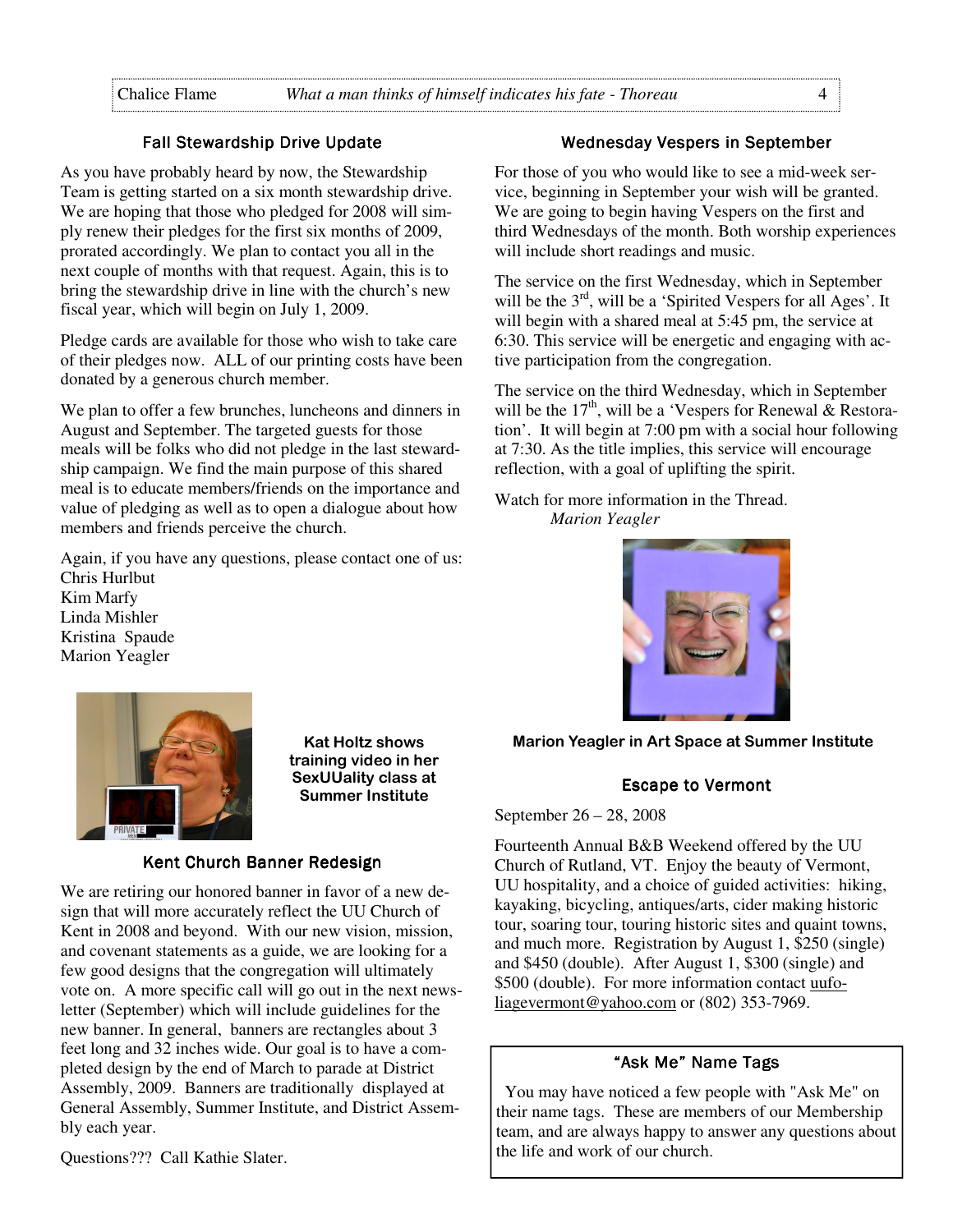#### **Religious Education News**

s I write this column, the energy of Summer Institute 2008 - *LIVING OUT LOUD -* still lingers. 87 UU's from Kent attended, while 611 UU's from all over the Ohio Meadville District enjoyed the event. As coordinator of the children's religious education program, I worked with the most amazing children from nursery age thru entering 6th grade. Learning abounded at every turn and included traditional RE settings each morning, as well as bike safety rules, boundaries, and how to get your meals in the college cafeteria. It occurred to me one morning as I watched different classes go off to explore nature that the energy of the Kent church and Summer Institute are similar. Full of excitement, interest, questions and individuals invested in their community!

This summer we have been so blessed to have many teach summer RE. Children learned of bike repair and safety, friendship, and the spirit of imagination. THANK YOU to all who taught, supported teachers, helped children get to their designated RE spot and MORE!

Luke Scott and Sarah Jackson have graduated from high school and are off to college this fall. We wish them well on their new journey.

Thank you to Sarah Jackson, who has been caring (along with RE chair - Laura Teagle) for the smallest members of our congregation.

We are looking for adult individuals with a spirit of play to apply for our Nursery Worker opening. For more information contact Diana VanWinkle. Our Whole Lives will be offered this year for the 7th - 9th grade youth. Parent orientation is on August 16th. Check the church calendar for additional information.

Recently, I asked an elementary aged child what RE is all about. The reply came, "RE is for kids to learn about stuff like different religions, nature, maybe God. It is really for everybody."

Religious Education is for everybody. The church community is experiencing the closing of the summer season and is bounding towards fall. New classes will be taught for all ages. Evening Vespers will appear. OWL will be busy.

Unitarian Universalist principles will be in full swing. Look around our community and identify the 7 principles in action!

In the spirit of joy, *Diana VanWinkle* Director of Religious Education



Jim Scott and Joel Slater showing off body artwork at Summer Institute

#### Group Facilitator Training Opportunity

A training opportunity is available for those interested in refining their skills in facilitating small groups of people. The training is focused on techniques for facilitating Small Group Ministry groups but it will also provide useful information for anyone who facilitates small discussion groups. People interested in serving as SGM facilitators beginning this fall or those who might be interested in serving in the future are particularly encouraged to attend. Participation in the training does not obligate one to become an SGM facilitator. The training will be led by Reverend Melissa Carvill-Zeimer and SGM Steering Committee members. It will be held the morning of Saturday, September  $20<sup>th</sup>$ . Watch for more details in the September newsletter.

*Christie Anderson*, SGM Steering Committee



Twins Kay Clatterbuck and Brad before a bike ride at Summer Institute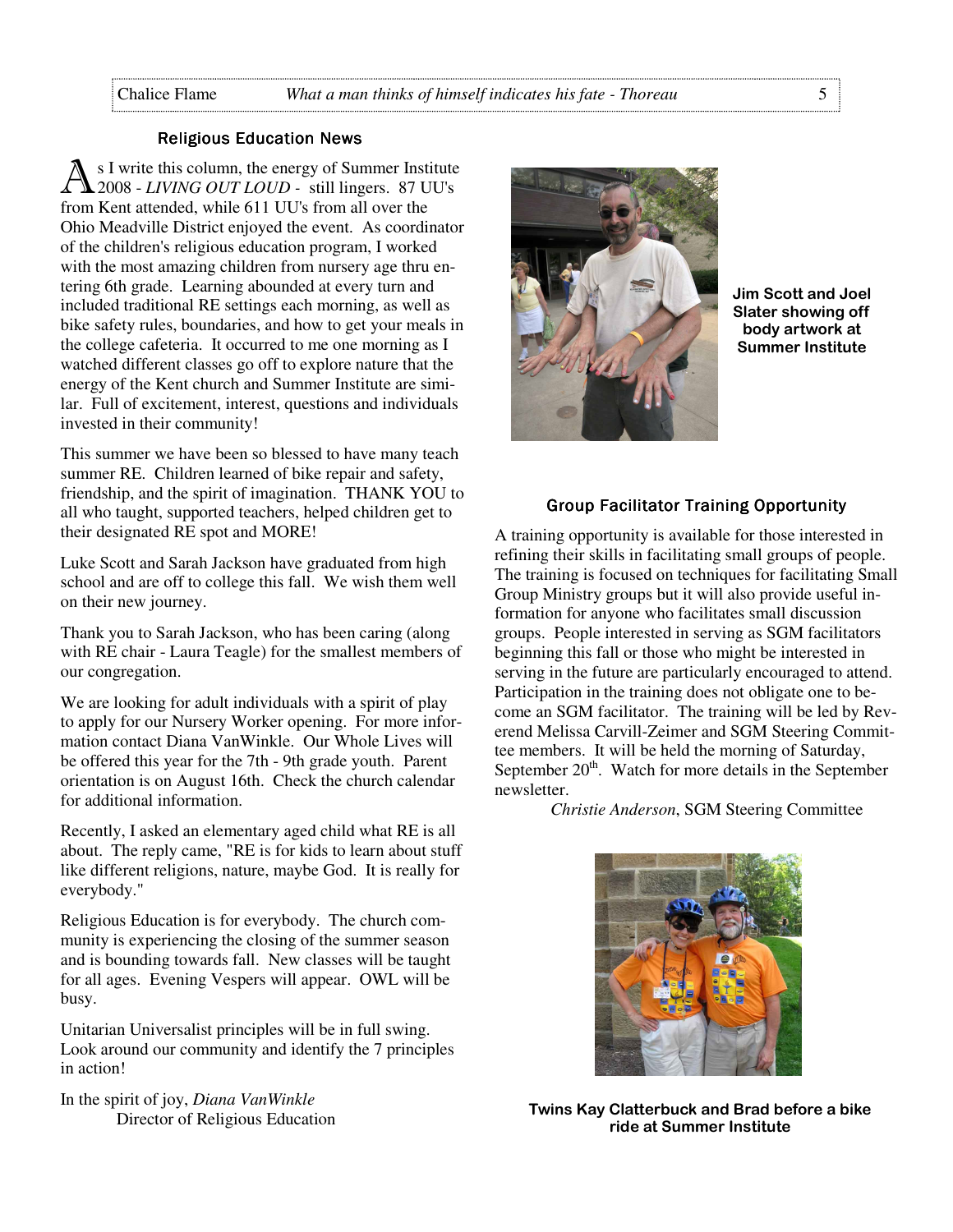#### **Monthly Finance Report**

|                               | <b>REVENUES</b> | <b>EXPENDITURES</b> | <b>REVENUES - EXP</b> |
|-------------------------------|-----------------|---------------------|-----------------------|
| JUNE ACTUAL:                  | \$20075         | \$14838             | \$5237                |
| <b>MONTHLY PLAN:</b>          | \$9143          | \$16406             | \$7263                |
|                               |                 |                     |                       |
| YEAR-TO-DATE ACTUAL: \$106063 |                 | \$100527            | \$5535                |
| YEAR-TO-DATE PLAN:            | \$97769         | \$105819            | \$8050                |

s the above numbers indicate for the General Operat- $\sqrt{\ }$  ing Fund, June actuals were much better than plan. This also brought the year-to-date actuals above plan. Revenues excluding prepayments were higher than May or any other month this year mainly due to continued consistent pledge payments, which did not decrease in June as they did last June and in many prior years. Expenses were \$1600 under plan.

Because of your continued consistent pledge payments, we did not have to use any of the Cash Reserve Account, which we use to weather the summer fluctuations. While we have developed contingency plans, none of these needed to be engaged at this time.

To those of you who donated consistently, and to those

who donated a little extra or moved up their pledge payment, knowing that the church always has summer cash flow problems, we thank you. If your pledge is not up to date, use this month to get it up to date or even a little ahead of your planned pledge contributions. If everyone does this, we may be able to avoid or minimize the use of the contingency plans we have now developed.

By now, you should have received a Contribution Report for the first half of 2008. Please contact me if you did not get one, if you have any questions on the 2008 Report or if you want to discuss ways in which can make it easier for you to make pledge payments on a regular basis.

*Bob Erdman*, Trustee for Finance



#### **OMD UUA Trustee Needed**

Our current UUA Trustee, Pat Solomon, will end her second term on the UUA board in June of 2009. The district is now starting the process of finding her replacement. Trustees must be a legal resident and member of a certified church or fellowship in the district. Pat has described the effective District Trustee as someone who meets these qualifications: Someone who has a broad and deep understanding of Unitarian Universalism, with significant experience as a congregational leader, and district or broader UU leadership experience and/or participation. Also knowledge of the district is important - congregations and geography, programs and initiatives, strengths and opportunities, lay and ministerial leadership - as is a track record of effective group work and leadership in a variety of life settings. Interested parties need to file a statement of intent and a letter of nomination from their congregational president by September 26th. If you are interested in this position, please visit the OMD website at www.ohiomeadville.org and click on "UUA Trustee" or call the district office to learn more.



Noah Kerns enjoying custard at Summer Institute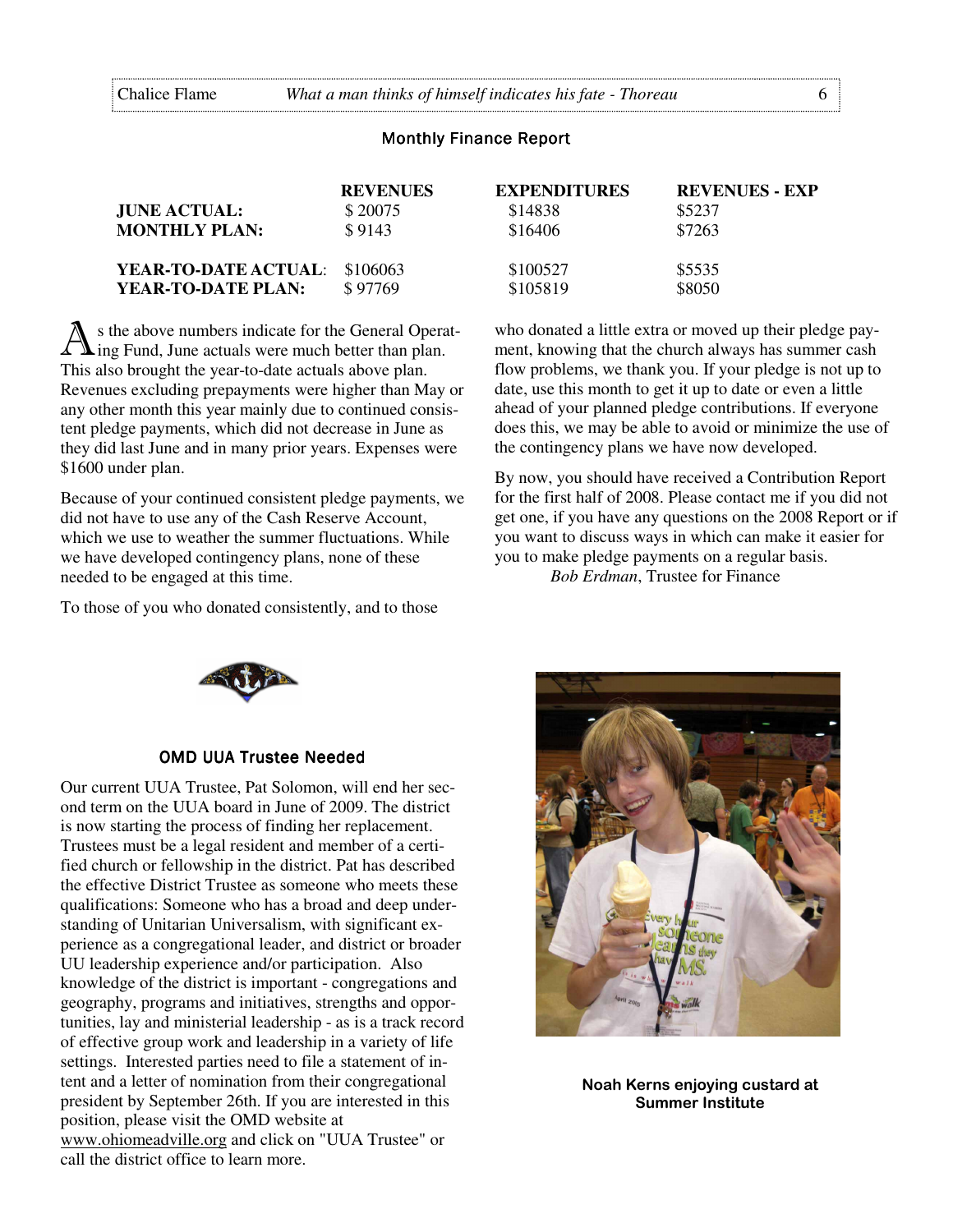# **August Church Events**

| 27<br>4-5:30 Yoga w/ Barb<br>$6:30-7:30$ Women's choir<br>$7-9$ AA $(FH)$                | 28<br>10:15 am gentle<br>Yoga<br>5:15 gentle Yoga<br>7:00 Tai chi<br>7:30 Clan practice                          | 29<br>Thread/Web deadline<br>5:30 Mod. Yoga<br>7:00 Challenging Yoga                                          | 30<br>9:30a Yoga<br>7-9:00 Summer<br>$SGM$ ( <i>EA</i> ) | 31<br>10:15a Yoga<br>5:30 Yoga<br>6-6:45 Meditation<br>(FL)                                           | $\mathbf{1}$<br>6-9:00p- possible<br>wedding rental | $\overline{2}$<br>9:30a-12:30- Couples<br>Group $(EA)$                        |
|------------------------------------------------------------------------------------------|------------------------------------------------------------------------------------------------------------------|---------------------------------------------------------------------------------------------------------------|----------------------------------------------------------|-------------------------------------------------------------------------------------------------------|-----------------------------------------------------|-------------------------------------------------------------------------------|
| 3<br>4-5:30 Yoga w/ Barb<br>6:30-7:30 Women's choir<br>$7-9$ AA $(FH)$                   | $\overline{\mathbf{4}}$<br>10:15a gentle Yoga<br>5:15 gentle Yoga<br>7:00 Tai chi<br>7-8:00 Clan-Long-<br>meadow | 5<br>Thread/Web deadline<br>5:30 Mod. Yoga<br>7:00 Challenging Yoga<br>7-10 Finance $(EA)(p\ 3)$              | 6<br>9:30a Yoga<br>7-9:00 Summer<br>$SGM$ (F)            | $\overline{7}$<br>10:15a Yoga<br>5:30 Yoga<br>6-6:45 Meditation<br>(FL)<br>6-7 Wedding re-<br>hearsal | $\bf 8$<br>6-9:00 Wedding                           | $\boldsymbol{9}$<br>9:30a-12:30- Couples<br>Group $(EA)$                      |
| 10<br>11:45 Social Justice (EA)<br>(p 8)<br>$6:30-7:30$ Women's choir<br>$7-9$ AA $(FH)$ | 11<br>$10:15$ am gentle<br>Yoga<br>5:15 gentle Yoga<br>7:00 Tai chi<br>7:30 Clan practice                        | 12<br>Thread/Web deadline<br>5:30 Mod. Yoga<br>7:00 Challenging Yoga                                          | 13<br>9:30a Yoga<br>7-9:30 Board Mtg.<br>(EA)            | 14<br>10:15a Yoga<br>5:30 Yoga<br>6-6:45 Meditation<br>(FL)<br>7-9 Men's group                        | 15<br>Newsletter dead-<br>line                      | 16<br>9:30-12:30 Couples<br>group<br>12-4 OWL parents'<br>orientation $(p 5)$ |
| 17<br>6:30-7:30 Women's choir<br>$7-9$ AA $(FH)$                                         | 18<br>$10:15$ am gentle<br>Yoga<br>5:15 gentle Yoga<br>7:00 Tai chi<br>7:00 Clan-Loyalton                        | 19<br>Thread/Web deadline<br>5:30 Mod. Yoga<br>5:30-7:30 SGM steering<br>com. $(EA)$<br>7:00 Challenging Yoga | 20<br>9-1 Staff retreat<br>9:30a Yoga                    | 21<br>10:15a Yoga<br>5:30 Yoga<br>6-6:45 Meditation<br>(FL)                                           | 22<br>YAC mtg. -<br>church                          | 23<br>YAC mtg. - church                                                       |
| 24<br>YAC mtg. - church<br>$6:30-7:30$ Women's choir<br>$7-9$ AA $(FH)$                  | 25<br>10:15 am gentle<br>Yoga<br>5:15 gentle Yoga<br>7:00 Tai chi<br>7:30 Clan practice                          | 26<br>Thread/Web deadline<br>5:30 Mod. Yoga<br>7:00 Challenging Yoga<br>7-9 Living By Heart<br>(FL)           | 27<br>9:30a Yoga<br>7-9 Living By<br>Heart $(FL)$        | 28<br>10:15a Yoga<br>5:30 Yoga<br>6-6:45 Meditation<br>(FL)                                           | 29                                                  | 30<br>6p-12 Rocky Horror                                                      |
| 31<br>$6:30-7:30$ Women's choir<br>$7-9$ AA $(FH)$                                       | 1<br>7:00 Tai chi                                                                                                | $\overline{c}$<br>Thread/Web deadline<br>5:30 Mod. Yoga<br>7:00 Challenging Yoga                              | 3<br>9:30a Yoga<br>7-9 Pastoral Asso-<br>ciates $(EA)$   | $\overline{\mathbf{4}}$<br>10:15a Yoga<br>5:30 Yoga<br>6-6:45 Meditation<br>(FL)                      | 5<br>7-8:30 Prenatal<br>Yoga                        | 6                                                                             |

Tai Chi: 7:00 Advanced, 7:30 Intermediate, 8:00 Beginner - Yoga and Tai Chi are held in Fessenden Hall \**EA*- Eldredge Annex; *FH*- Fessenden Hall; *FL*- Founders' Lounge; *L*- Library; *S*-Sanctuary; *N*- Nursery *Calendar does not reflect changes or additions after July 22*

A complete and up-to-date church calendar can be viewed at http://www.localendar.com/public/uukent or through a link on our website at www.uukent.org.

What are the little curvy triangle images in the newsletter that sometimes appear between stories? First correct answer gets a fine chocolate prize ! Email editor with your answer.